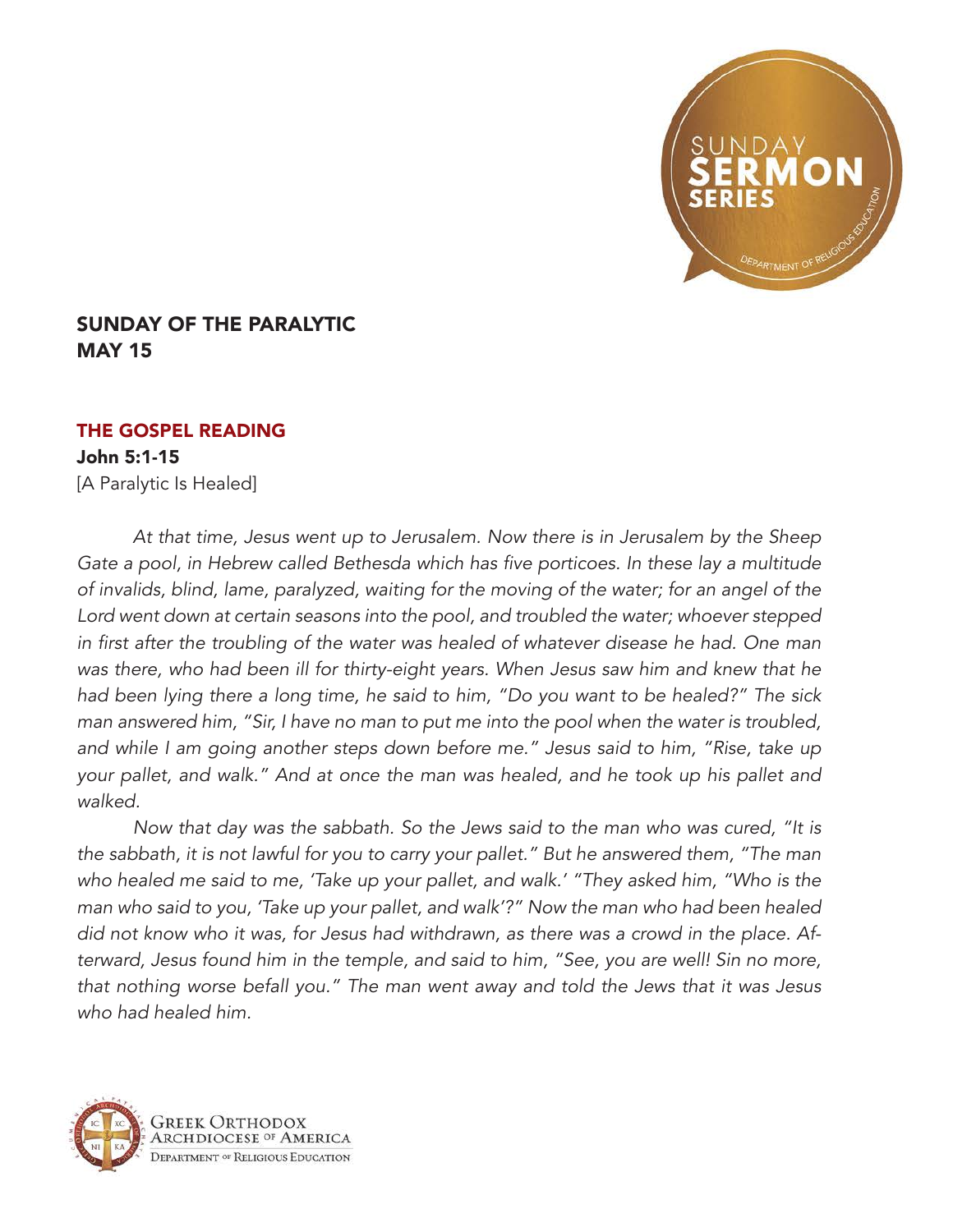## THE SERMON

There was a pool in Jerusalem near the Sheep's Gate. The site can be visited even today in the Old City of Jerusalem. The pool featured five covered porches through which the water can be accessed. The pool was considered a holy site, and miracles were attested by Jewish tradition. Many individuals with various ailments would lay on the porches, waiting for the water to be agitated and the medicinal properties from the underground spring to be released.

It was believed that an angel of the Lord would come and stir the water, thereby giving it healing power. The first person to step in after the water was troubled was instantly healed of whatever ailment they had. There was a paralytic there, someone with reduced mobility for thirty-eight years. Jesus was in Jerusalem at that time, for the celebration of the giving of the Law to Moses on Mount Sinai.

Jesus sees a paralytic and has compassion for him. He asks him: "Do you want to be healed?" Saint John Chrysostom says that Jesus "does not ask this question for His own information (this were unnecessary) but to bring to light the great patience of the man, who for thirty eight years had sat year after year by the place, in the hope of being cured" Only one of the many people lying near the Bethesda pool is singled out by the Lord. Although Jesus shows compassion for all, the Lord directs his attention to this particular paralytic.

The Lord's question to the paralytic makes evident that the man had kept the faith for almost forty years. The Lord selects him in recognition of his enduring devotion. The question also draws attention to the underlying condition of the paralytic. This man, who represents all of us, was paralyzed by the sickness of the body, just as we can become paralyzed by the weight of our sins and our shortcomings.

As the man needs to be healed, so we desperately need to be healed. As the man was unable to get to the waters himself, we also need God to help us. We depend entirely on Him. As the man hopes to be healed by the waters, our healing begins with our baptism. As the paralytic hopes for an angel to stir the waters, we place our trust in the Son of God Himself, Who can heal us by uniting His love and power to our perseverance and faith.

The man had waited for so long because others would get to the waters when they were stirred before he could. Still, he perseveres in faith. Jesus asks him if he wants to be healed because free will is always involved in God's miracles. His love initiates the giving of His Grace, but it is up to us to respond by accepting His Grace. From the point of view of the paralytic, being asked whether he wants to be healed is an odd thing to do. Imagine asking a sick person today if they want to regain their health. How can we then explain why Christ asks this of the paralytic?

God, who is love, who embodies the ultimate good, and who ultimately heals the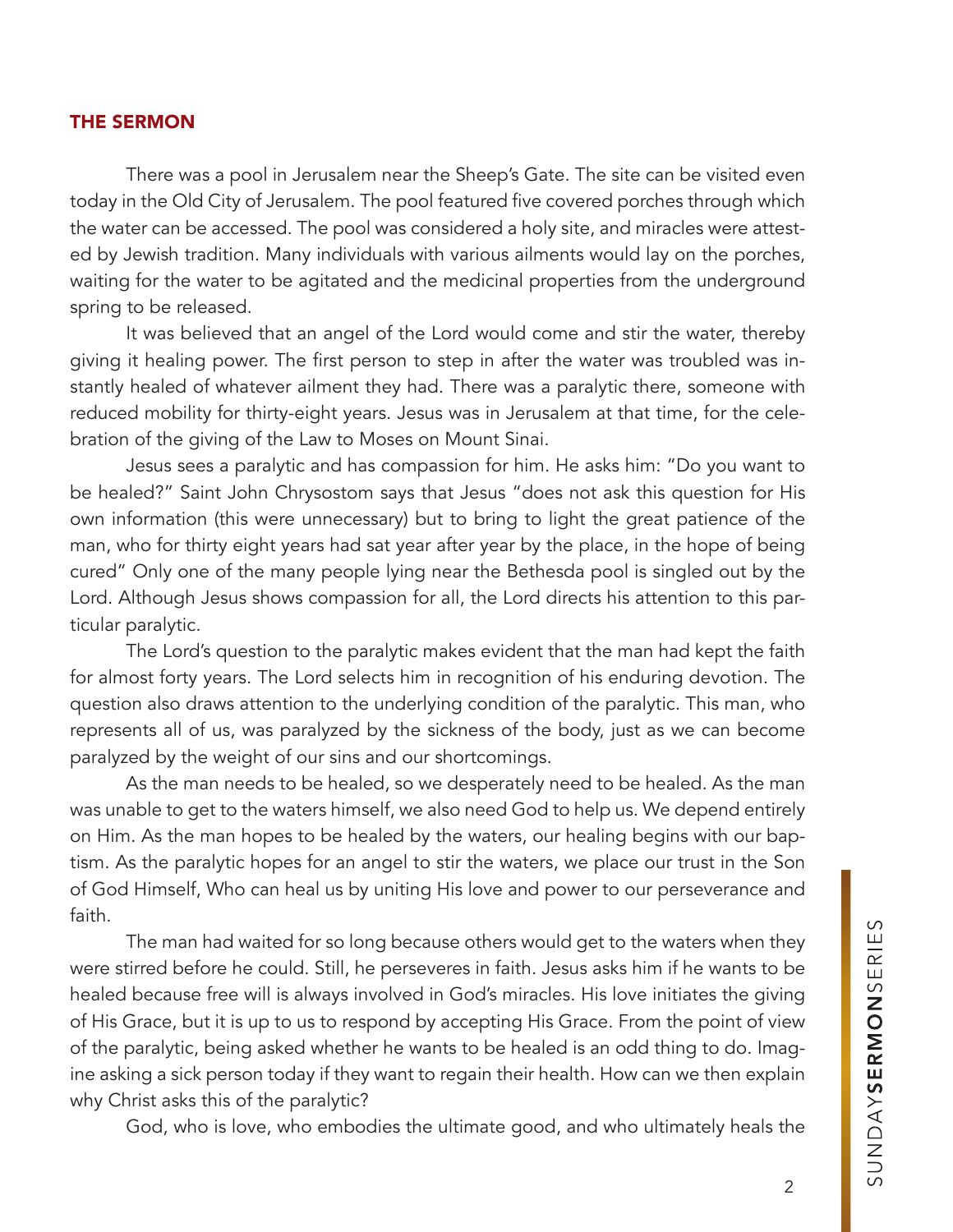man, nevertheless first asks him whether he wants to be healed. Simply put, love, perfect love, God's love, the love God offers humanity, cannot be reconciled with force or pressure. Love is only compatible with freedom. Christ knows the exact condition of the paralytic, but He still asks him if he wants to be healed, because the Lord is not just a caring person, He is not just a prophet or a doctor, but He is God Himself, He is the God-Man who values freedom and our freedom to choose.

The great mystery of our faith is that God Himself did not come to the world as a powerful and mighty ruler, to constrain everyone to repentance, to save humanity by force. He came to the apostles as a friend, as a teacher, and continues to appear to us, in our lives, in very much the same manner. The personal encounter with Christ did not end in the apostolic age.

God continues to call us to dine with Him, to break bread with Him, to drink with Him. Every time we celebrate the Divine Liturgy, this is what we live and relive, this experience of the mystery of God: God who is a friend, God who is a teacher, God who offers us unconditional love and freedom, God who trampled down death with His resurrection.

We are called to actively participate in the life of the Church, not to be mere spectators, watching from the sidelines. Let us not come to Church simply to observe, but to *participate*. When you start participating, you will start to see things occurring in your life in a more spiritual light, and you will slowly but surely start realigning your priorities with the freedom and love God grants all of us. And the stress and anxiety that you feel in your everyday life will slowly start to subside.

The Lord, therefore, calls on the paralytic, and us, to participate in the miracle of our salvation and our healing. God is full of grace, and in this way, He gives us opportunities to be healed from our bodily and spiritual illnesses. Jesus finally says to the paralytic, "Rise, take up your pallet, and walk." At once, the man is healed, and he takes up his pallet and walks.

This happens on the Sabbath (Saturday), the day of rest. The Jewish leaders did not care that a man disabled for so long had been healed. Instead, they question whether Jesus had broken the Sabbath Law. Instead of praising God for the miracle, they stick to the letter of the Law. This is a reminder for us to open ourselves to the love of God and His grace, rather than mere rules. "The Lord is the Spirit; and where the Spirit of the Lord is, there is liberty" (2 Corinthians 3:17).

In the Gospel, according to John, many symbolic layers are used to convey actual events while at the same time pointing to heavenly themes relating to the theology of salvation. In this Gospel account, the pool becomes a metaphor for the Mosaic Law, and the man is an image of Israel yearning to find salvation in the Law. The paralytic had been in his condition for a long time, just as Israel had been waiting for divine rescue for a long time. Angels were said to have agitated the Bethesda pool, just as angels were said to have given the Law (Acts 7:53). The pool featured five entrances, just as the Mosaic Law